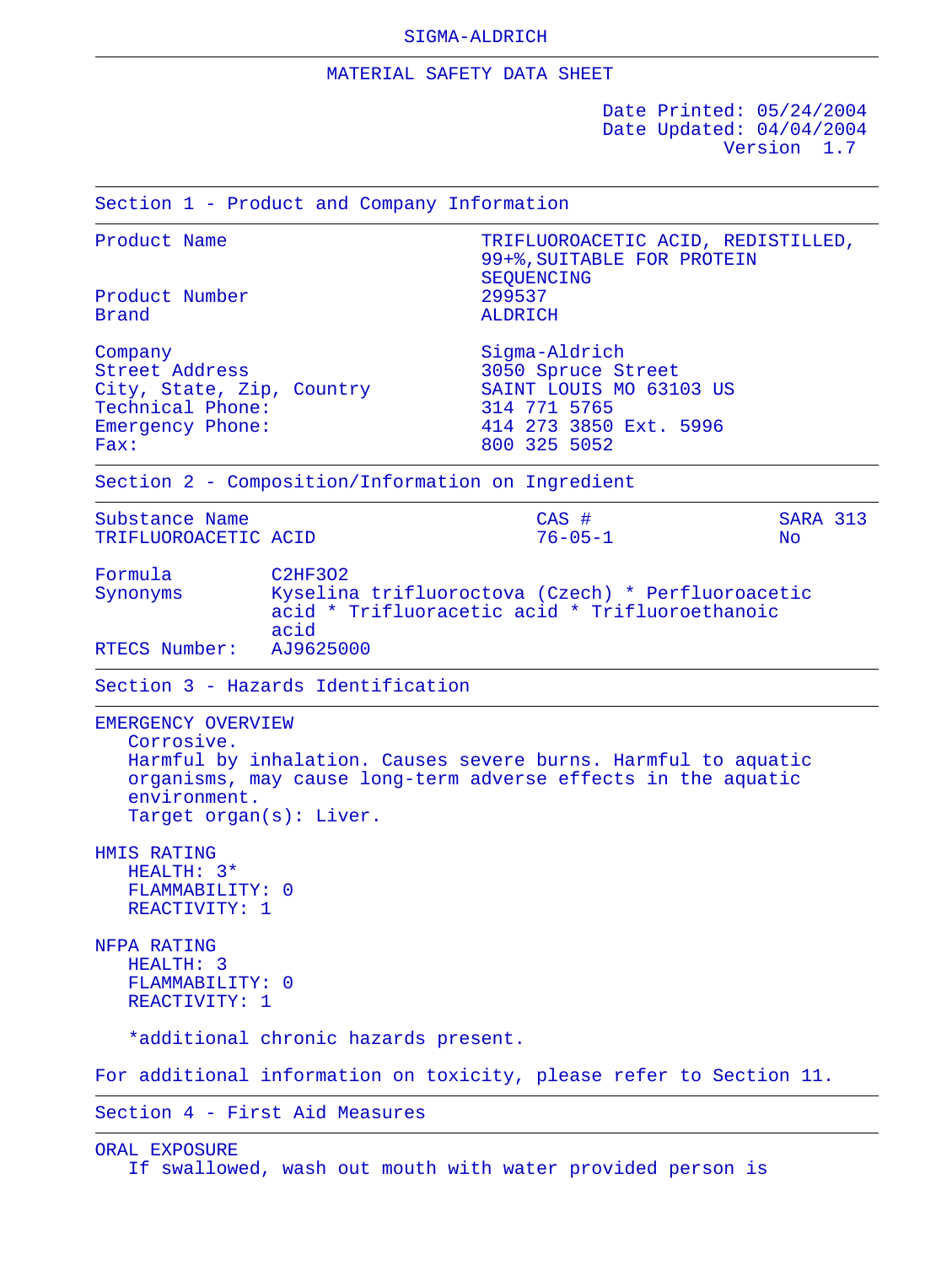conscious. Call a physician. Do not induce vomiting. INHALATION EXPOSURE If inhaled, remove to fresh air. If not breathing give artificial respiration. If breathing is difficult, give oxygen. DERMAL EXPOSURE In case of skin contact, flush with copious amounts of water for at least 15 minutes. Remove contaminated clothing and shoes. Call a physician. EYE EXPOSURE In case of contact with eyes, flush with copious amounts of water for at least 15 minutes. Assure adequate flushing by separating the eyelids with fingers. Call a physician. Section 5 - Fire Fighting Measures FLASH POINT  $N/A$  AUTOIGNITION TEMP N/A FLAMMABILITY N/A EXTINGUISHING MEDIA Suitable: Carbon dioxide, dry chemical powder, or appropriate foam. Unsuitable: Do not use water. FIREFIGHTING Protective Equipment: Wear self-contained breathing apparatus and protective clothing to prevent contact with skin and eyes. Specific Hazard(s): Emits toxic fumes under fire conditions. Section 6 - Accidental Release Measures PROCEDURE TO BE FOLLOWED IN CASE OF LEAK OR SPILL Evacuate area. PROCEDURE(S) OF PERSONAL PRECAUTION(S) Wear self-contained breathing apparatus, rubber boots, and heavy rubber gloves. METHODS FOR CLEANING UP Cover with dry lime or soda ash, pick up, keep in a closed container, and hold for waste disposal. Ventilate area and wash spill site after material pickup is complete. Section 7 - Handling and Storage HANDLING User Exposure: Do not breathe vapor. Do not get in eyes, on skin, on clothing. Avoid prolonged or repeated exposure. STORAGE Suitable: Keep tightly closed. SPECIAL REQUIREMENTS Hygroscopic. Store under inert gas. ALDRICH - 299537 www.sigma-aldrich.com Page 2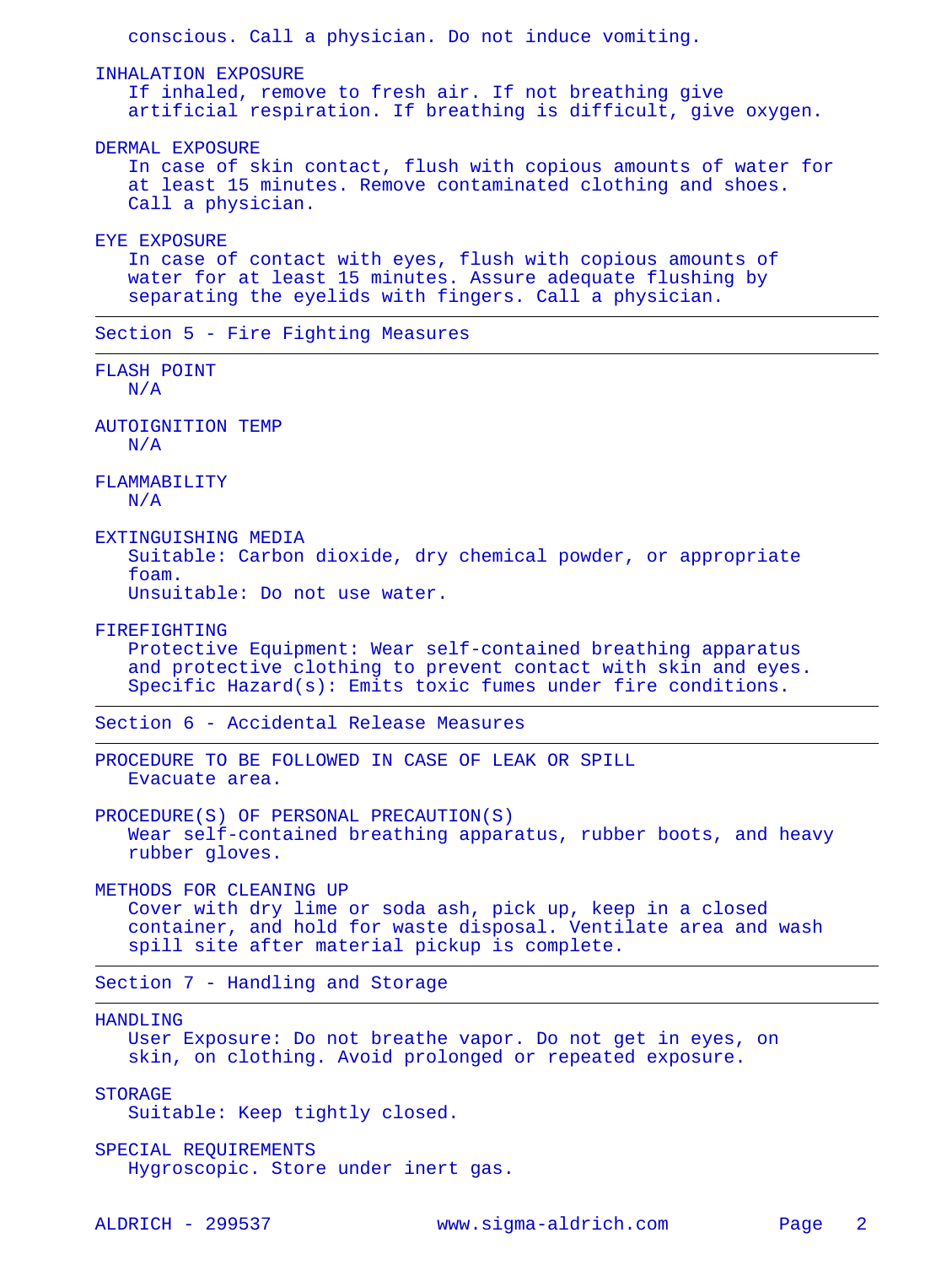Section 8 - Exposure Controls / PPE

 ENGINEERING CONTROLS Safety shower and eye bath. Use only in a chemical fume hood.

 PERSONAL PROTECTIVE EQUIPMENT Respiratory: Government approved respirator. Hand: Compatible chemical-resistant gloves. Eye: Chemical safety goggles. Other: Faceshield (8-inch minimum).

 GENERAL HYGIENE MEASURES Wash contaminated clothing before reuse. Discard contaminated shoes. Wash thoroughly after handling.

Section 9 - Physical/Chemical Properties

| Appearance                                                                                                                                                                                                                                           | Physical State: Clear liquid<br>Color: Colorless<br>Odor: Pungent                                          |                               |
|------------------------------------------------------------------------------------------------------------------------------------------------------------------------------------------------------------------------------------------------------|------------------------------------------------------------------------------------------------------------|-------------------------------|
| Property                                                                                                                                                                                                                                             | Value                                                                                                      | At Temperature or Pressure    |
| Molecular Weight<br>pH                                                                                                                                                                                                                               | 114.02 AMU<br>$\mathbf{1}$                                                                                 | 20 °C Concentration: 1<br>g/1 |
| BP/BP Range<br>MP/MP Range<br>Freezing Point                                                                                                                                                                                                         | 72 °C<br>$-15.4 °C$<br>15 °C                                                                               | 760 mmHg                      |
| Vapor Pressure<br>Vapor Density<br>Saturated Vapor Conc.<br>SG/Density<br>Bulk Density<br>Odor Threshold<br>Volatile%<br>VOC Content<br>Water Content<br>Solvent Content                                                                             | 107 mmHg<br>$3.9$ g/1<br>N/A<br>$1.48$ g/cm3<br>N/A<br>N/A<br>N/A<br>N/A<br>N/A<br>N/A                     | 25 °C                         |
| Evaporation Rate<br>Viscosity<br>Surface Tension<br>Partition Coefficient<br>Decomposition Temp.<br>Flash Point<br>Explosion Limits<br>Flammability<br>Autoignition Temp<br>Refractive Index<br>Optical Rotation<br>Miscellaneous Data<br>Solubility | N/A<br>$0.81$ Pas<br>N/A<br>Log Kow: $-2.1$<br>N/A<br>N/A<br>N/A<br>N/A<br>N/A<br>1.3<br>N/A<br>N/A<br>N/A | 25 °C                         |

 $N/A$  = not available

Section 10 - Stability and Reactivity

 STABILITY Stable: Stable. Reactions to Avoid: Water hydrolyzes material liberating acidic gas which in contact with metal surfaces can generate flammable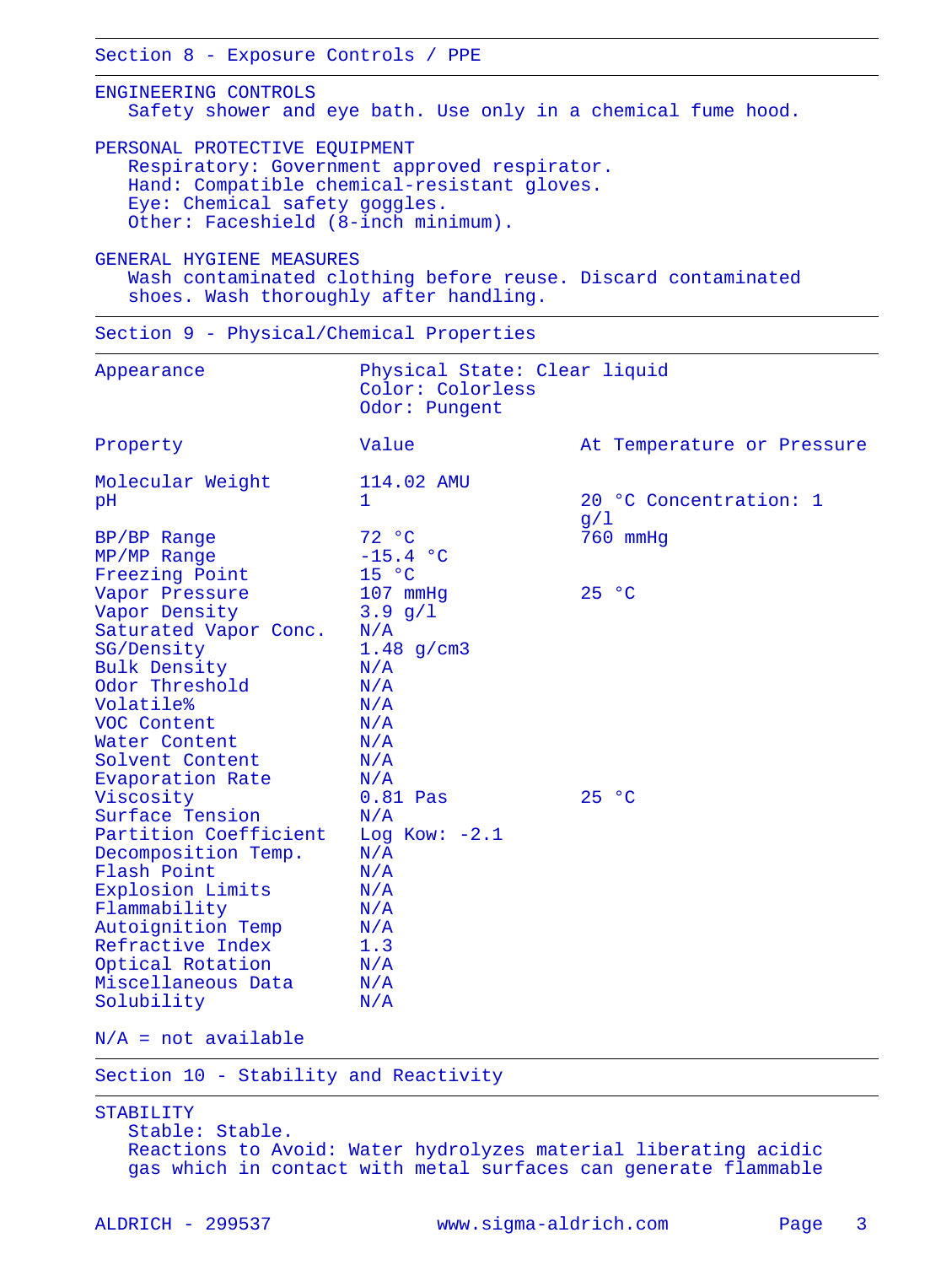and/or explosive hydrogen gas. Conditions to Avoid: Protect from moisture. Protect from heat. Materials to Avoid: Strong bases, Metals, Oxidizing agents, Alcohols, Epoxides, Steel, Aluminum, Exothermic in contact with water, Reacts violently with alkali. HAZARDOUS DECOMPOSITION PRODUCTS Hazardous Decomposition Products: Carbon monoxide, Carbon dioxide, Hydrogen fluoride. HAZARDOUS POLYMERIZATION Hazardous Polymerization: Will not occur Section 11 - Toxicological Information ROUTE OF EXPOSURE Skin Contact: Causes severe burns. Skin Absorption: May be harmful if absorbed through the skin. Eye Contact: Causes severe burns. Inhalation: Harmful if inhaled. Material is extremely destructive to the tissue of the mucous membranes and upper respiratory tract. Ingestion: May be harmful if swallowed. TARGET ORGAN(S) OR SYSTEM(S) Liver. SIGNS AND SYMPTOMS OF EXPOSURE Material is extremely destructive to tissue of the mucous membranes and upper respiratory tract, eyes, and skin. Inhalation may result in spasm, inflammation and edema of the larynxand bronchi, chemical pneumonitis, and pulmonary edema. Symptoms of exposure may include burning sensation, coughing, wheezing, laryngitis, shortness of breath, headache, nausea, and vomiting. TOXICITY DATA Inhalation Rat 10,000 mg/m3 LC50 Remarks: Sense Organs and Special Senses (Nose, Eye, Ear, and Taste):Eye:Conjunctive irritation. Behavioral:Somnolence (general depressed activity). Lungs, Thorax, or Respiration:Dyspnea. Inhalation Mouse 13,500 mg/m3 LC50 Remarks: Sense Organs and Special Senses (Nose, Eye, Ear, and Taste):Eye:Conjunctive irritation. Behavioral:Somnolence (general depressed activity). Lungs, Thorax, or Respiration:Dyspnea. Intravenous Mouse 1200 MG/KG LD50 Remarks: Behavioral:Change in motor activity (specific assay).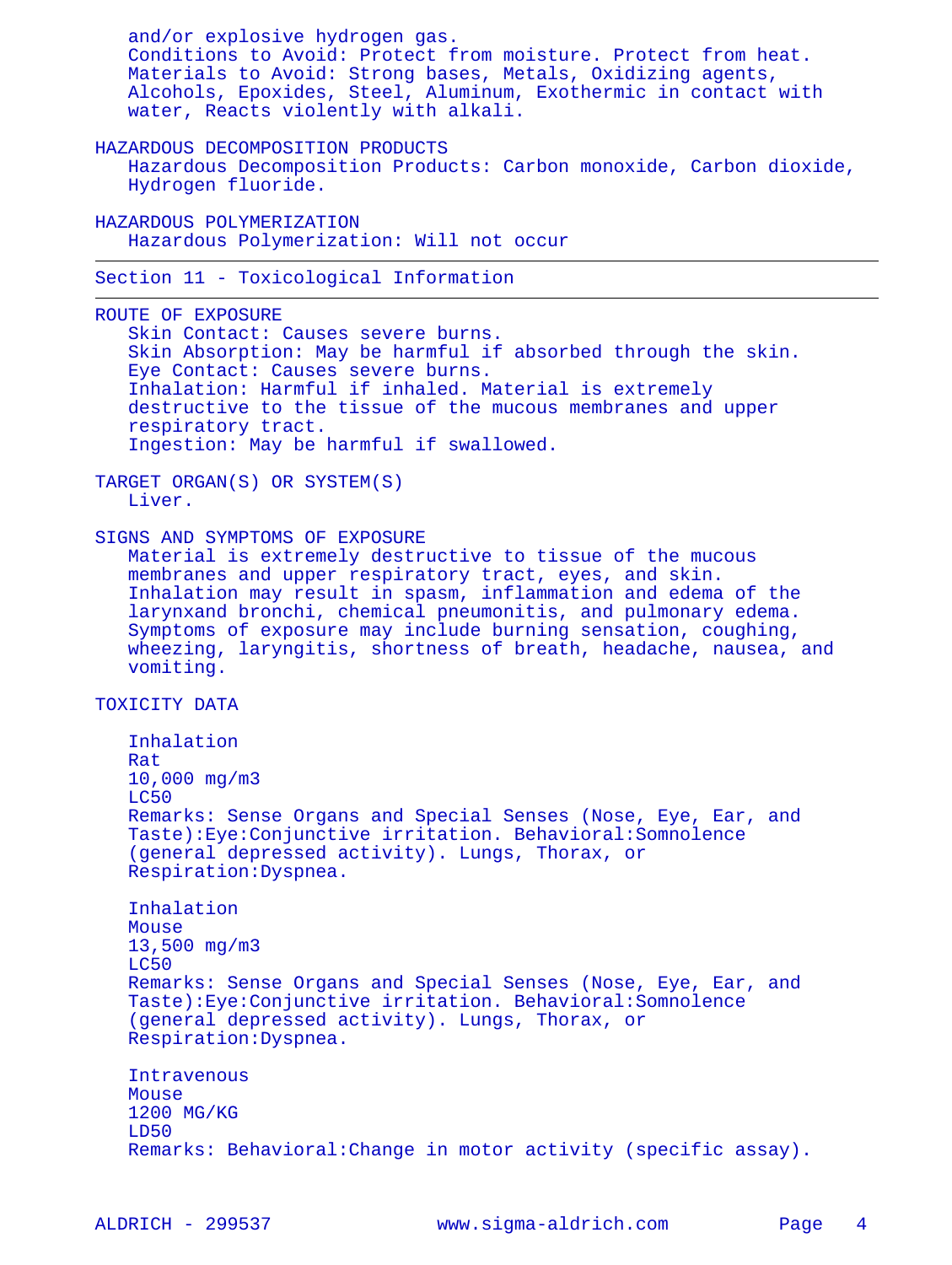Species: Rat Dose: 1650 MG/KG Route of Application: Oral Exposure Time: (10-20D PREG) Result: Specific Developmental Abnormalities: Hepatobiliary system. Effects on Newborn: Growth statistics (e.g., reduced weight gain).

CHRONIC EXPOSURE - MUTAGEN

CHRONIC EXPOSURE - TERATOGEN

Mutation test: Histidine reversion (Ames)

Section 12 - Ecological Information

N/A

 ACUTE ECOTOXICITY TESTS Test Type: EC50 Daphnia Species: Daphnia magna Time: 24 h Value: 55 mg/l

Section 13 - Disposal Considerations

 APPROPRIATE METHOD OF DISPOSAL OF SUBSTANCE OR PREPARATION Contact a licensed professional waste disposal service to dispose of this material. Dissolve or mix the material with a combustible solvent and burn in a chemical incinerator equipped with an afterburner and scrubber. Observe all federal, state, and local environmental regulations.

Section 14 - Transport Information

**DOT** 

 Proper Shipping Name: Trifluoroacetic acid UN#: 2699 Class: 8 Packing Group: Packing Group I Hazard Label: Corrosive PIH: Not PIH

IATA

 Proper Shipping Name: Trifluoroacetic acid IATA UN Number: 2699 Hazard Class: 8 Packing Group: I

Section 15 - Regulatory Information

 EU DIRECTIVES CLASSIFICATION Symbol of Danger: C Indication of Danger: Corrosive. R: 20 35 52/53 Risk Statements: Harmful by inhalation. Causes severe burns. Harmful to aquatic organisms, may cause long-term adverse effects in the aquatic environment. S: 26 36/37/39 45 Safety Statements: In case of contact with eyes, rinse immediately with plenty of water and seek medical advice. Wear suitable protective clothing, gloves, and eye/face protection.